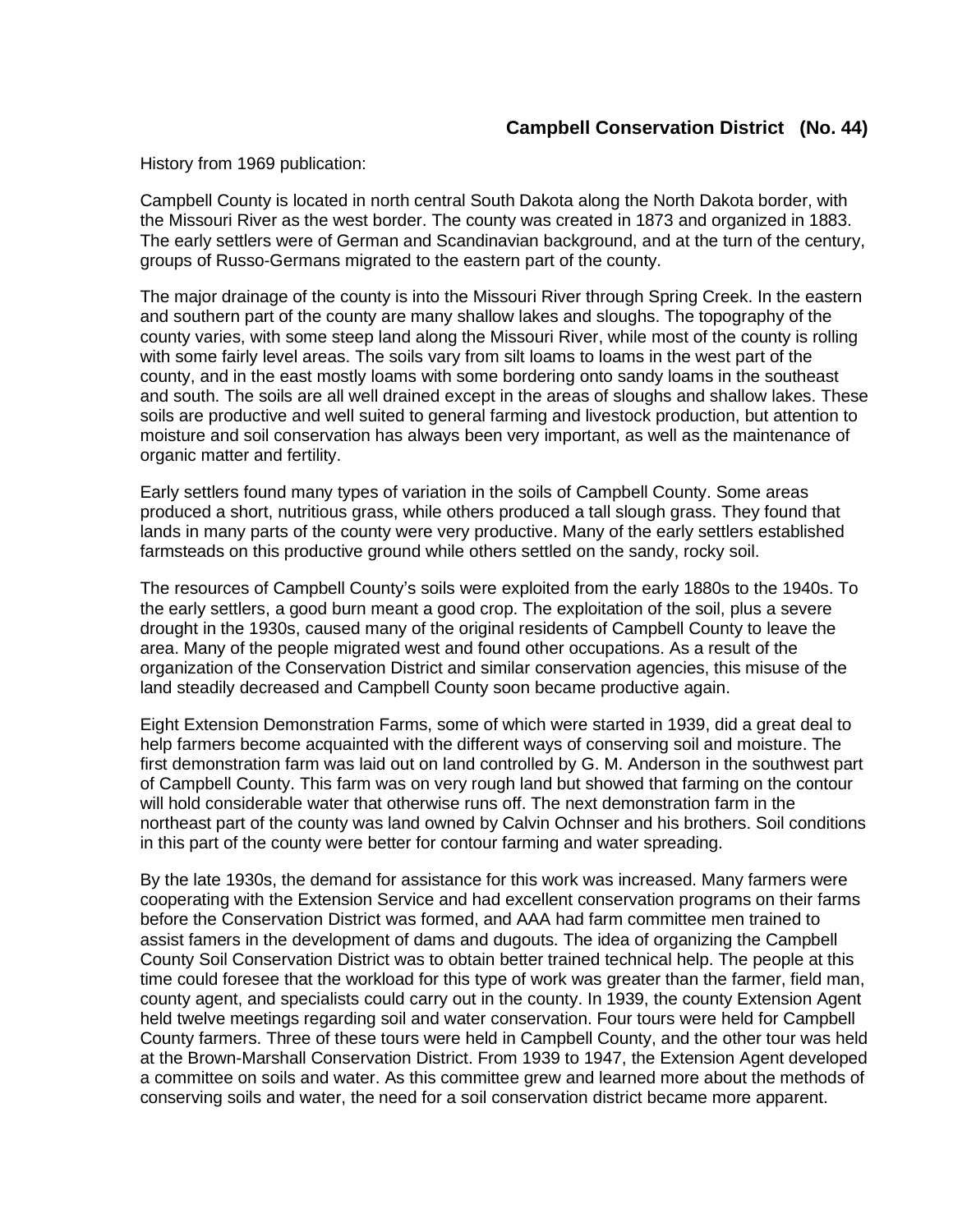Although there was some opposition to the organization of the Conservation District, after 78 educational meetings, of which 24 were held in 1947, in June of 1947 the Conservation District was voted in with 96.8 percent of the voters in Campbell County in favor. At that time, the Conservation District covered all of Campbell County except two townships.

Soon after the Conservation District was organized, the supervisors were chosen. They met and elected officers, prepared and signed the needed agreements with cooperating agencies, and prepared their program of needs and activities. They named their major problems as erosion, both wind erosion and water erosion, and poor soil structure. They proposed to meet those problems by establishing such practices as wind strip cropping, planting windbreaks, improving crop rotations, planting grass for hay and pasture, improving tillage practices, and irrigation where possible.

The original supervisors were Chairman George Titland of Mound City, Vice-Chairman Calvin Ochnser of Herreid, Treasurer G.M. Anderson of Glenham, Secretary Mike Madden of Mound City, George M. Seiler of Artas, and David C. Wittmeier of Pollock. Others who were very active in the organization of the Conservation District were Otto Schick of Eureka, John Steiger of Glenham, Hans Hanson of Mound City, Karl Deibert of Herreid, and Emanuel Ochsner of Herreid. Some of the first personnel assigned to the Conservation District were Ray Huxtahle, Clem Kehrwald, Henry Dahlquist, Donn Bastian, Roy V. Kundert, Norval Rosengren, Verle Anderson, Wayne Noble, and Doug Stulken.

Updated information provided in 2012:

Soon after its induction, the Conservation District found much success in planting windbreaks and shelterbelts throughout Campbell County. Farmers and landowners were rapidly discovering the need for soil and water conservation, wildlife habitat, and the necessity to control erosion. Conservation District personnel promoted the planting of shelterbelts and the early years of the Conservation District were some of the most successful tree planting years in the Conservation District's history. At this time, John Bechtold was a technician with the Soil Conservation Service (SCS) with which the Conservation District shared an office. Bechtold assisted the Conservation District in their tree planting, and would throughout his career with the SCS. With this success came the need for a new tree planting machine, a "Nu-Way" planter purchased in 1968, which served as the Conservation District's only tree planting machine until it was replaced in 2010. It is estimated that the Nu-Way planter planted over one million trees in Campbell County during its tenure.

Throughout the years, the Conservation District became very instrumental in assisting landowners in their conservation efforts. The Conservation District used range tours and the Norbeck Pasture Research Center to educate landowners on the importance of planned grazing systems and to show the negative impacts of overgrazing. The Conservation District supported programs such as the Soil Bank and Water Bank, the Pollock/Herreid Irrigation Project, and the development of the Soil Survey by the Soil Conservation Service (SCS). Farming practices such as no-till and minimum till were also encouraged to further the prevention of soil erosion. The Conservation District's annual banquets became an avenue to award landowners throughout Campbell County for exemplary efforts in conservation. These annual awards banquets were highly attended, often times with four to five hundred Campbell County residents present. An award was given each year to a landowner for his efforts in planting and conserving trees, and another was given to a landowner for his efforts in conserving soil and moisture on his land. The banquets offered a meal, and each year a guest speaker was brought in to address conservation topics and congratulate the award recipients. Some of these speakers included SD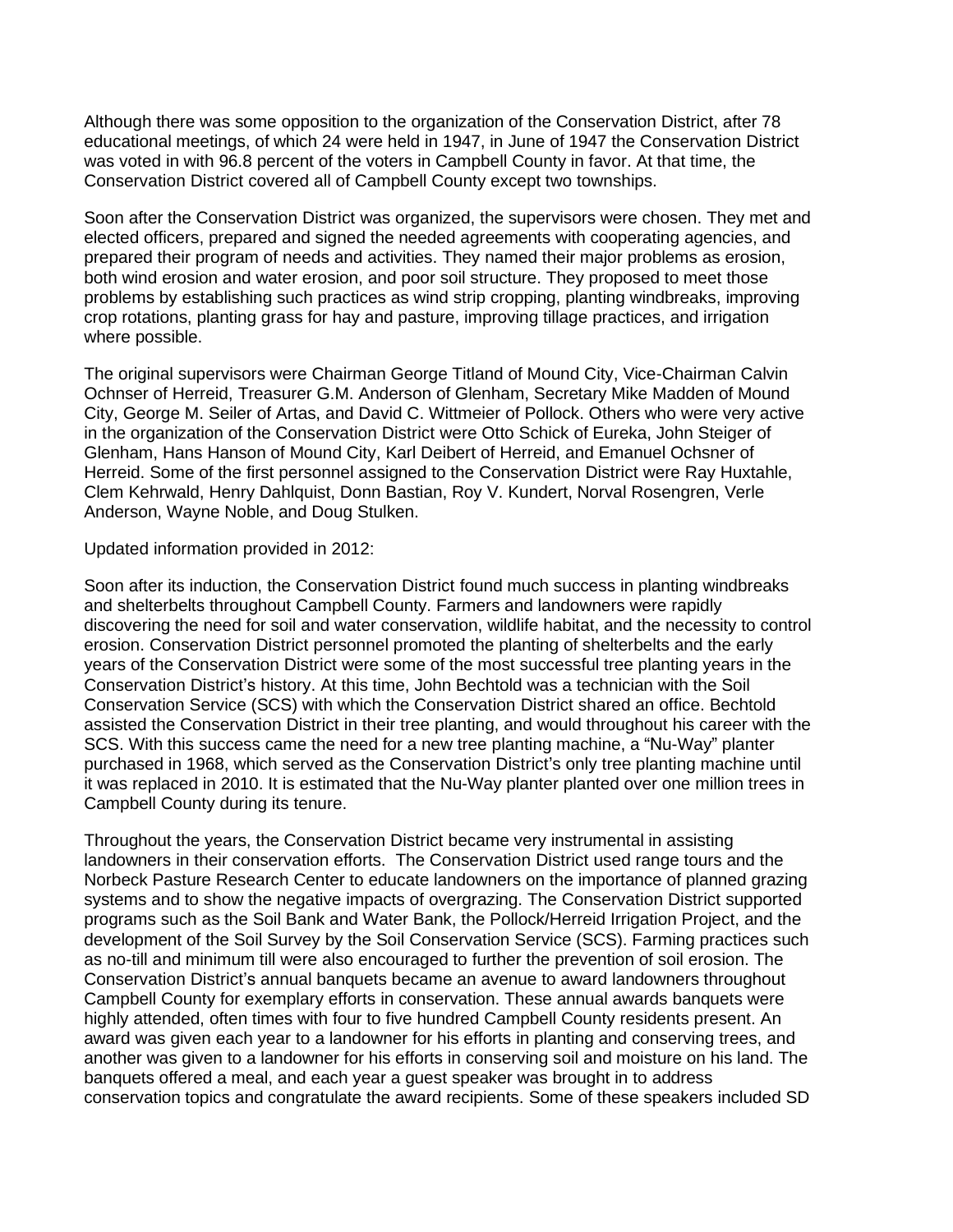Governor Richard Kneip, outdoor radio & television host and wildlife conservation advocate Tony Dean, Attorney General Bill Janklow, and representatives from the National Association of Conservation Districts (NACD) and Department of Agriculture.

As many of the county's landowners got on board with the Conservation District's conservation efforts through the 1960s and 1970s, the Board of Supervisors wanted to continue to assist those landowners in implementing conservation practices on their land. As no-till and minimum till farming was becoming more popular, and farmers were seeing the benefit that it had in their operations, the Conservation District felt that renting no-till farm equipment to landowners was a critical way to continue their conservation efforts throughout the county. In the early 1980s, the Conservation District purchased a Horizon Grass Drill to provide landowners the opportunity to re-plant or enhance the grass on their farm. The conception of the Conservation Reserve Program (CRP) gave landowners the opportunity to convert cropland back to grass to aid in erosion control and provide wildlife habitat, and produced an even greater demand for a grass drill. A Concord 16-foot no-till air seeder was also purchased and provided to farmers to begin practicing no-till farming on their land. Marvin Volzke of Java was hired as equipment manager to oversee the maintenance and operation of the drills and tree planter. Marvin stayed with the Conservation District for over 10 years. During Marvin's last years as equipment manager, John Bechtold, a long-time SCS employee in the Herried Service Center was hired by the Conservation District. Bechtold had been hired by the SCS in 1965 and worked in the Herreid office until his retirement 1993. It was that following season he began full time for the Conservation District and remained as the District Technician until he passed away in 2008. John worked in the Service Center for a total of 43 years, and was considered an expert in shelterbelt planting and conservation practices throughout Campbell County. Because of his accomplishments in conservation, in 1980 John was awarded runner-up as "Outstanding Conservation Technician" by the South Dakota Association of Conservation Districts (SDACD). Throughout his years of service to conservation in Campbell County, John became the face of the Conservation District. His understanding of the field of conservation was immeasurable, and the knowledge he passed down to the landowners and Conservation District personnel is still widely used today.

The Campbell County Conservation District went through many more changes during the 1990s, including moving the office to Mound City. The county's Farm Service Agency (FSA) office was located in Mound City, and in an effort to provide producers with "one-stop farm shopping", in 1995 the United States Department of Agriculture (USDA) made the decision to move the SCS office, which was now renamed the Natural Resources Conservation Service (NRCS), into one building with the FSA in Mound City. Dependant on the assistance that the NRCS provided, the Conservation District soon followed suit and joined the NRCS in the Mound City USDA Service Center. In 1997, the Conservation District built a storage shed behind the Service Center, where it still serves as the Conservation District's tree cooler and cold storage today.

As the Conservation District's conservation efforts evolved over the years, thousands of acres of trees were planted, and the conversion to no-till farming was seen throughout the whole county. The Conservation District still provided no-till drills to producers, as well as continued planting shelterbelts and providing hand-plants, however in 2006 the Board of Supervisors wanted to further their conservation in Campbell County through water quality. With assistance from the South Dakota Department of Agriculture's Conservation Commission and the South Dakota Department of Environment and Natural Resources (DENR), they began the Spring Creek Watershed Assessment Project. The goal of this project was to target areas of non-point source pollution to Spring Creek, which flows throughout Campbell County and drains into the Missouri River, and offer landowners conservation practices to control the sources of pollution. Casey